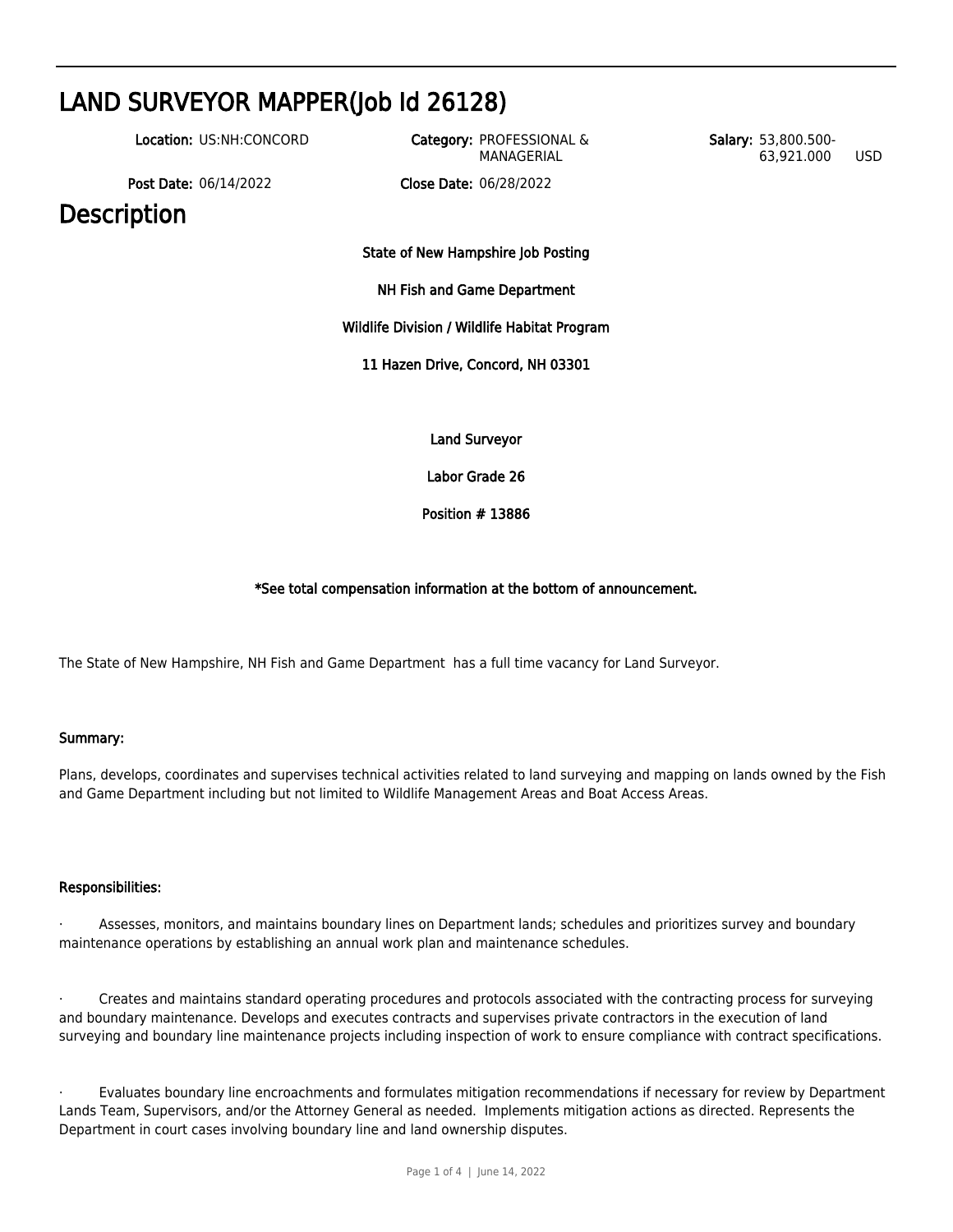#### continued...

Performs surveys and develops boundary plans for new land acquisitions or to re-establish lines and boundary corners on existing properties.

Performs surveys in support of plan and drawing development for infrastructure projects including but not limited to boat access ramps, parking areas, forest roads, and stream crossings, working in conjunction with agency engineering and program staff.

Draws up and executes right of way agreements, easements, boundary line agreements, permits or other legal documents, and records same in county registry as necessary. Interacts with landowners, agency specialists, and representation from the Attorney General's Office for the purpose of explaining program needs and negotiating agreement/easement language.

Prepares, maintains, updates, and archives maps, land records, and survey data to meet industry standards, and for recording, as necessary, in the county registry. Develops and maintains a database to monitor survey and boundary maintenance, produce annual and multi-year work plans, and track accomplishments.

Makes recommendations for staff allocations to accomplish program goals. Supervises agency field and administrative staff temporarily assigned to assist with mapping and survey work.

Collects scientific data for the Wildlife Division at biological check stations, and assists with wildlife surveys and pheasant stocking, as needed.

#### MINIMUM QUALIFICATIONS:

Education: Bachelor's degree from a recognized college or university with a major study in engineering, forestry, or a natural resources field. Each additional year of approved formal education may be substituted for one year of required work experience.

Experience: Six years' experience required in land appraisal, land management, or forest management, including at least three years of supervisory experience.

License/Certification: Possession of a NH Land Surveyor's license and a valid NH driver's license. Motor Vehicle Record (MVR) must meet the minimum standards as established by the agency.

PREFERRED WORK TRAITS: Extensive knowledge of property surveying. Extensive knowledge and experience using AutoCAD Mapping, Carlson software, ArcGIS 10 or better, survey grade Global Positioning Systems, and operating an Electronic Distance Measurer. Knowledge of report writing and title research techniques. Skill in estimating costs. Skill in written and oral communication. Skill in mathematical calculations. Ability to write clear and concise reports. Ability to testify in court. Ability to organize and carry out work with minimum supervision. Ability to walk over rugged terrain in adverse weather conditions. Ability to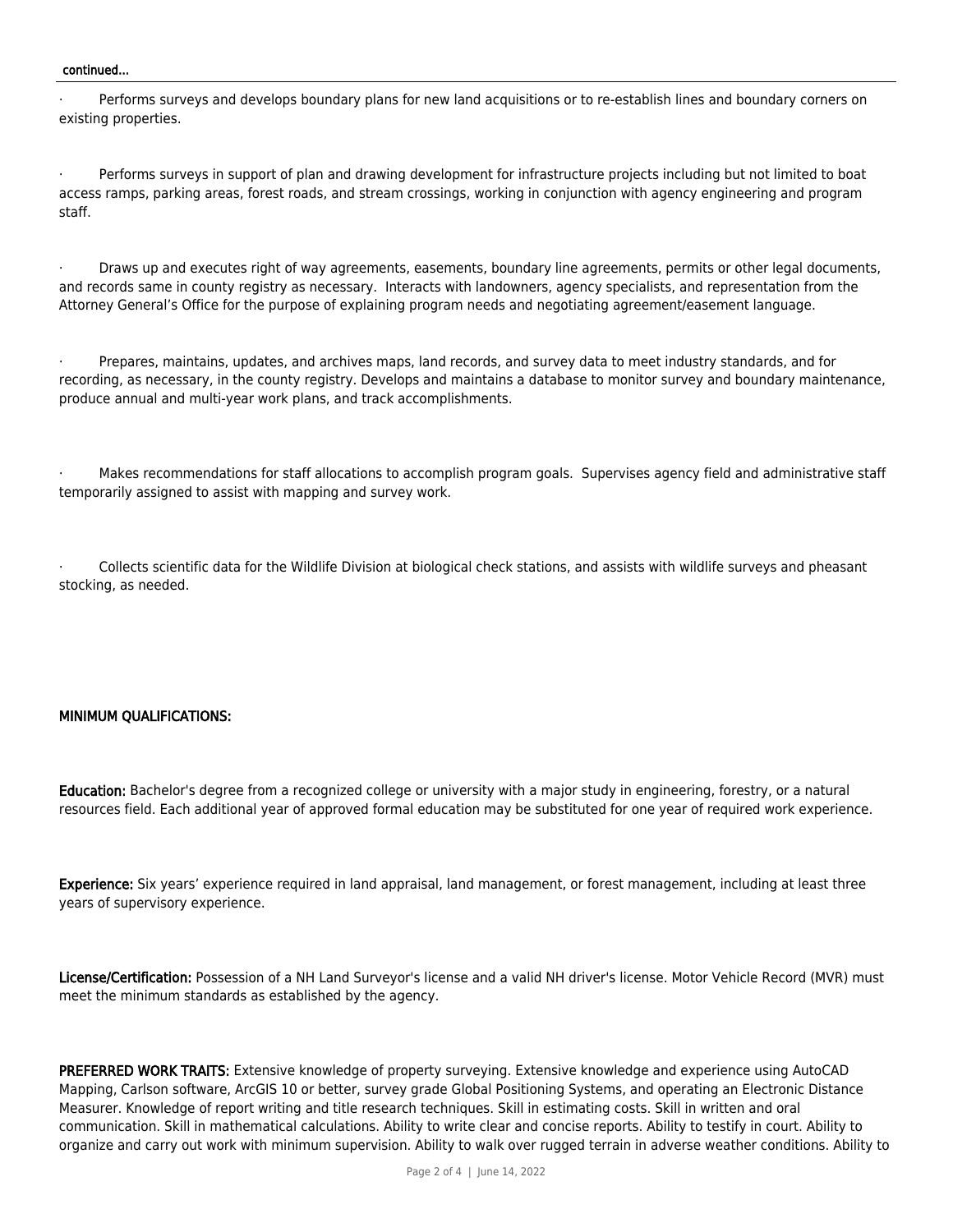communicate effectively with landowners, surveyors, lawyers, engineers, local and state officials, and the public. Must be willing to maintain appearance appropriate to assigned duties and responsibilities as determined by the agency appointing authority.

Disclaimer Statement: This supplemental job description lists typical examples of work and is not intended to include every job duty and responsibility specific to a position. An employee may be required to perform other related duties not listed on the supplemental job description provided that such duties are characteristic of that classification.

For further information, please contact James Oehler, Habitat Program Supervisor at (603)271-0453 or by email James.Oehler@wildlife.nh.gov. You may also contact Kim Crowley, Human Resources Coordinator at 603-271-5824 or email jobs@wildlife.nh.gov . Mailing address: NH Fish and Game Department, 11 Hazen Drive, Concord, NH 03301.

## \*TOTAL COMPENSATION INFORMATION

The State of NH total compensation package features an outstanding set of employee benefits, including:

## HMO or POS Medical and Prescription Drug Benefits:

The actual value of State-paid health benefits is based on the employee's union status, and employee per pay period health benefit contributions will vary depending on the type of plan selected.

See this link for details on State-paid health benefits:<https://das.nh.gov/hr/benefits.html>

Value of State's share of Employee's Retirement: 14.53% of pay

#### Other Benefits:

- o Dental Plan at minimal cost for employees and their families (\$500-\$1800 value)
- o Flexible Spending healthcare and childcare reimbursement accounts
- o State defined benefit retirement plan and Deferred Compensation 457(b) plan
- o Work/life balance flexible schedules, paid holidays and generous leave plan